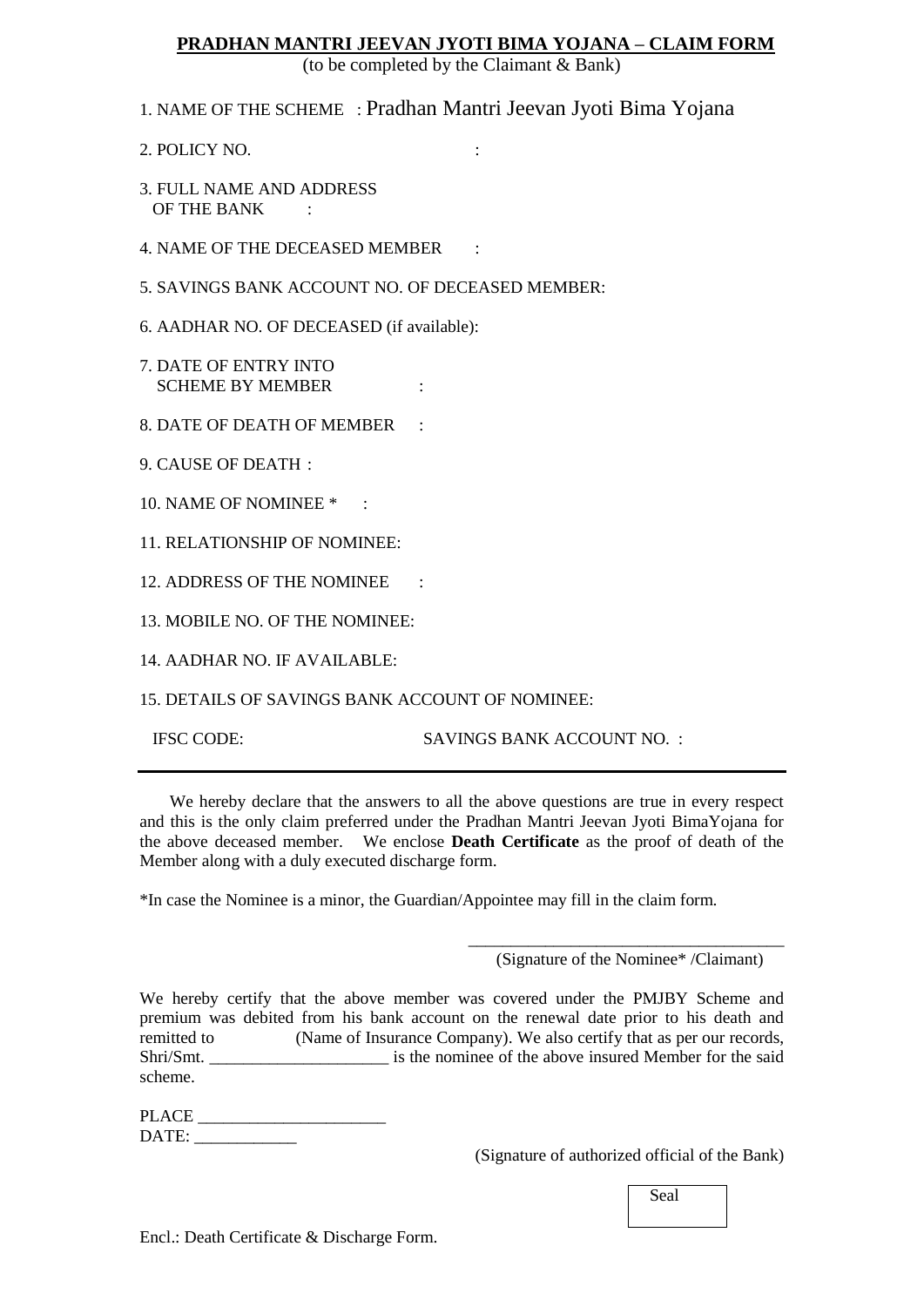# **DISCHARGE RECEIPT FOR PAYMENT UNDER PMJJBY SCHEME**

Policy No:

Name of the Bank:

|                                                                                                                                                                                                                                                                                                                                                                                                             |                                                   | $I/We, \_$                                                              |                                                                            |         |
|-------------------------------------------------------------------------------------------------------------------------------------------------------------------------------------------------------------------------------------------------------------------------------------------------------------------------------------------------------------------------------------------------------------|---------------------------------------------------|-------------------------------------------------------------------------|----------------------------------------------------------------------------|---------|
|                                                                                                                                                                                                                                                                                                                                                                                                             |                                                   |                                                                         |                                                                            |         |
| Company), a sum of Rs.2,00,000/- (Rupees Two lakhs only) in full satisfaction and                                                                                                                                                                                                                                                                                                                           |                                                   |                                                                         |                                                                            |         |
|                                                                                                                                                                                                                                                                                                                                                                                                             |                                                   |                                                                         | discharge of all our claim/s under the above policy on the life of Mr./Ms. |         |
|                                                                                                                                                                                                                                                                                                                                                                                                             |                                                   |                                                                         |                                                                            |         |
|                                                                                                                                                                                                                                                                                                                                                                                                             |                                                   |                                                                         |                                                                            |         |
|                                                                                                                                                                                                                                                                                                                                                                                                             |                                                   |                                                                         |                                                                            |         |
|                                                                                                                                                                                                                                                                                                                                                                                                             |                                                   |                                                                         |                                                                            |         |
|                                                                                                                                                                                                                                                                                                                                                                                                             |                                                   | Dated at _______________ this _____________ day of _________________ 20 |                                                                            |         |
| Witness: $\frac{1}{\sqrt{1-\frac{1}{2}}\sqrt{1-\frac{1}{2}}\sqrt{1-\frac{1}{2}}\sqrt{1-\frac{1}{2}}\sqrt{1-\frac{1}{2}}\sqrt{1-\frac{1}{2}}\sqrt{1-\frac{1}{2}}\sqrt{1-\frac{1}{2}}\sqrt{1-\frac{1}{2}}\sqrt{1-\frac{1}{2}}\sqrt{1-\frac{1}{2}}\sqrt{1-\frac{1}{2}}\sqrt{1-\frac{1}{2}}\sqrt{1-\frac{1}{2}}\sqrt{1-\frac{1}{2}}\sqrt{1-\frac{1}{2}}\sqrt{1-\frac{1}{2}}\sqrt{1-\frac{1}{2}}\sqrt{1-\frac{1$ |                                                   |                                                                         |                                                                            | Revenue |
|                                                                                                                                                                                                                                                                                                                                                                                                             |                                                   |                                                                         |                                                                            | Stamp   |
|                                                                                                                                                                                                                                                                                                                                                                                                             | <u> 1980 - Johann Barbara, martxa alemaniar a</u> |                                                                         |                                                                            |         |
|                                                                                                                                                                                                                                                                                                                                                                                                             |                                                   |                                                                         |                                                                            |         |
|                                                                                                                                                                                                                                                                                                                                                                                                             |                                                   |                                                                         | (Signature of the Nominee* /Claimant)                                      |         |
|                                                                                                                                                                                                                                                                                                                                                                                                             |                                                   |                                                                         |                                                                            |         |
|                                                                                                                                                                                                                                                                                                                                                                                                             |                                                   |                                                                         |                                                                            |         |
|                                                                                                                                                                                                                                                                                                                                                                                                             |                                                   | Details of nominee / appointee (in case nominee is minor):              |                                                                            |         |
|                                                                                                                                                                                                                                                                                                                                                                                                             |                                                   |                                                                         |                                                                            |         |
| Mobile No. $\therefore$                                                                                                                                                                                                                                                                                                                                                                                     |                                                   |                                                                         | E-mail Id:                                                                 |         |
|                                                                                                                                                                                                                                                                                                                                                                                                             |                                                   |                                                                         |                                                                            |         |
| Bank Account No.                                                                                                                                                                                                                                                                                                                                                                                            |                                                   | <u> : _________________________________</u> _                           |                                                                            |         |
| Name of the Bank                                                                                                                                                                                                                                                                                                                                                                                            | <u> 1986 - Johann Barbara, martin a</u>           |                                                                         | <b>Example 1</b> Branch:                                                   |         |
|                                                                                                                                                                                                                                                                                                                                                                                                             |                                                   |                                                                         |                                                                            |         |
|                                                                                                                                                                                                                                                                                                                                                                                                             |                                                   |                                                                         |                                                                            |         |
| <b>IFSC Code</b>                                                                                                                                                                                                                                                                                                                                                                                            |                                                   |                                                                         |                                                                            |         |
|                                                                                                                                                                                                                                                                                                                                                                                                             |                                                   |                                                                         |                                                                            |         |
|                                                                                                                                                                                                                                                                                                                                                                                                             |                                                   | {Copy of cancelled cheque to be attached (if available)}                |                                                                            |         |
| this form.                                                                                                                                                                                                                                                                                                                                                                                                  |                                                   | *In case the Nominee is a minor, the Guardian/Appointee may fill in     |                                                                            |         |

\_\_\_\_\_\_\_\_\_\_\_\_\_\_\_\_\_\_\_\_\_\_\_\_\_\_\_\_\_\_\_\_\_\_\_\_\_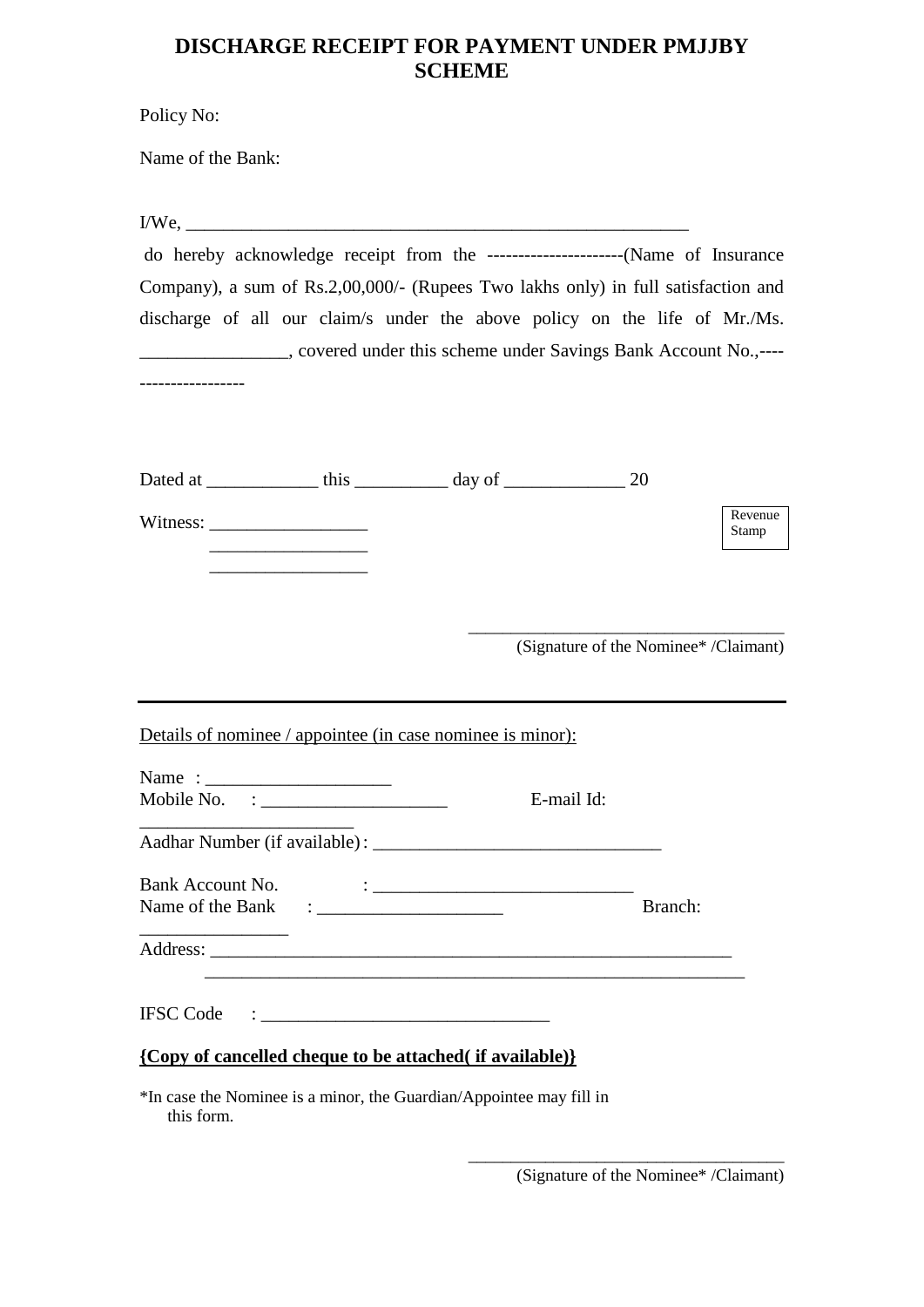## **CLAIM SETTLEMENT PROCEDURE UNDER PMJJBY**

Claim amount of Rs.2,00,000/- is payable on death of a member to his / her nominee(s). The Risk cover will be provided to the person from his/her age of 18 years (Completed) till attaining age 55 years (nearer birthday) as on the annual renewal date. i.e. eligibility will cease on attaining age 55 years (nearer birthday) or on closure of account with the Bank or insufficiency of balance to keep the insurance inforce.

Death claim benefit of Rs. 2,00,000/- will be settled by the designated Office of Insurance Company concerned. The process followed will be as under:

#### Steps to be taken by the Nominee:

- 1. Nominee to approach the Bank wherein the Member was having the 'Savings Bank Account' through which he / she was covered under PMJJBY; along with the death certificate of the member.
- 2. Nominee to collect Claim Form, and Discharge receipt, from the Bank or any other designated source like insurance company branches, hospitals, PHCs, BCs, insurance agents etc., including from designated websites. The insurance companies concerned shall ensure wide availability of forms at all such locations. Supply of the form shall not be denied to any person requesting the same.
- 3. Nominee to submit duly completed Claim Form, Discharge Receipt, death certificate along with photocopy of the cancelled cheque of the nominee's bank account(if available) or the bank account details to the Bank wherein the Member was having the 'Savings Bank Account' through which he / she was covered under PMJJBY.

# Steps to be taken by the Bank

- 1. Upon receipt of death intimation the Bank should check whether the cover for the said member was in-force on the date of his death, i.e., whether the premium for the said cover on Annual Renewal Date, i.e. 1<sup>st</sup> of June, prior to the Member's death was deducted and remitted to the Insurance Company concerned.
- 2. Bank to verify the Claim Form & the nominee details from the records available with them and to fill in the relevant columns of the Claim form.
- 3. Bank to submit the following documents to the designated office of the Insurance Company concerned:
	- a. Claim Form duly completed